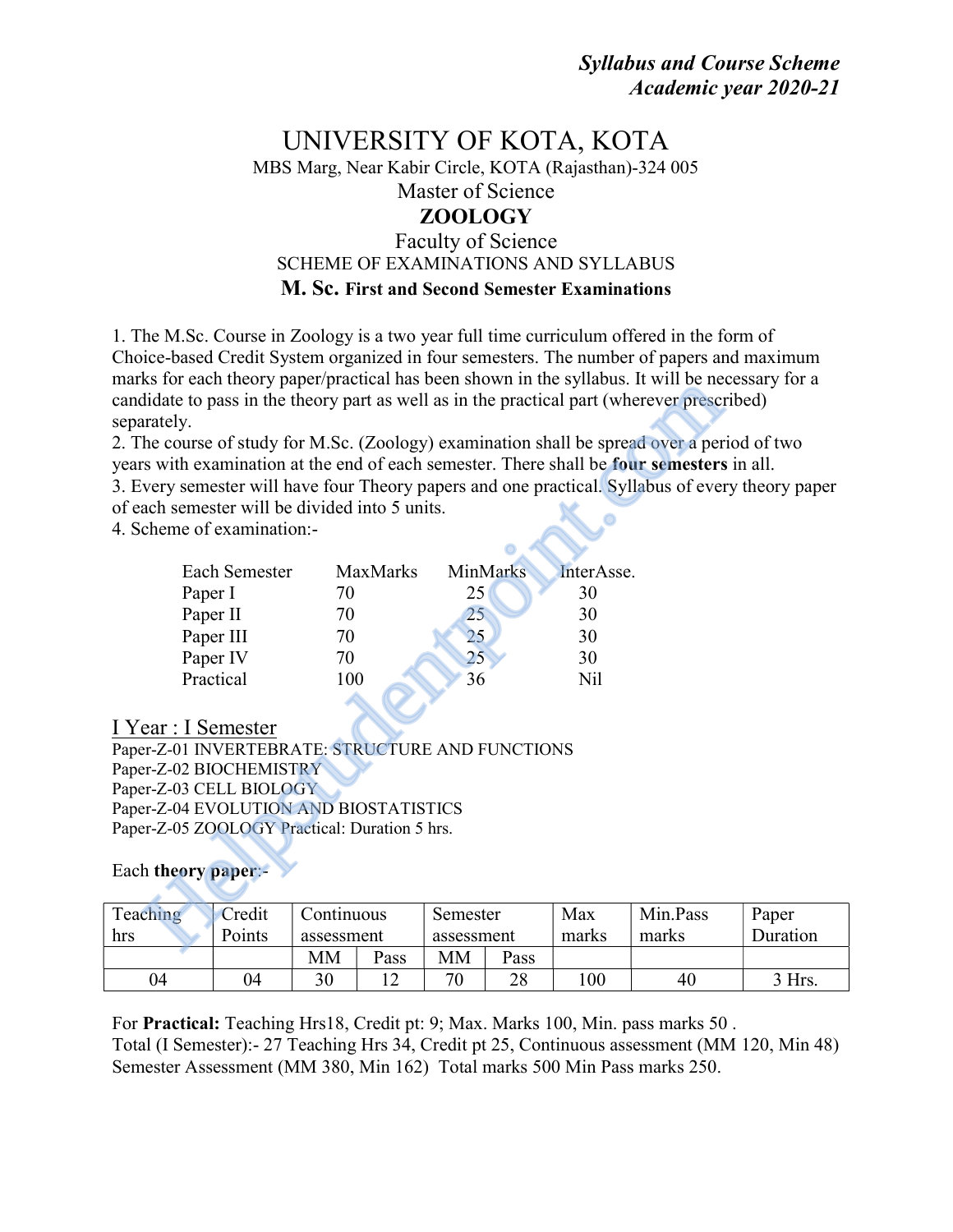I Year : II Semester Paper-Z-06 IMMUNOLOGY AND BIOTECHNOLOGY Paper-Z-07 ANIMAL TAXONOMY Paper-Z-08 GENETICS Paper-Z-09 ANIMAL PHYSIOLOGY Paper-Z-10 ZOOLOGY Practical: Duration 5 hrs.

#### For each theory paper:-

| Teaching hrs | Credit pt | Continuous | Semester |            | Max  | Min.Pass | Paper |          |
|--------------|-----------|------------|----------|------------|------|----------|-------|----------|
|              |           | assessment |          | assessment |      | marks    | marks | Duration |
|              |           | MМ         | Pass     | MМ         | Pass |          |       |          |
| 04           | 04        | 30         | ∸        | 70         | 28   | 00       | 40    | $3$ Hrs. |

For Practical: Teaching Hrs18, Credit pt: 9; Max. Marks 100, Min. pass marks 50. Total (II Semester):- 27 Teaching Hrs 34, Credit pt 25, Continuous assessment (MM 120, Min 48) Semester Assessment (MM 380, Min 162) Total marks 500 Min Pass marks 250.

#### Continuous Assessment or Internal or Mid Term Assessment:

(a) The continuous or internal or mid-term assessment (30% weightage of the maximum marks) for each theory paper shall be taken by the faculty members in the Department during each semester. There will be two internal assessment tests (i.e. First Internal Assessment Test or First Mid Term Test and Second Internal Assessment Test or Second Mid Term Test) each of 15% weightage for each theory paper. Each internal assessment test shall be of one hour duration for theory paper and shall be taken according to academic calendar which will be notified by the Department / University.

(b) For practical papers, there will be only one external or semester or end term assessment (100% weightage of maximum marks) and there will be no continuous or internal or midterm assessment. (c) A student who remains absent (defaulter) or fails or wants to improve the marks in the internal assessment may be permitted to appear in the desired paper(s) (only one time) in the same semester with the permission of the concerned Head of the Department. A defaulter / improvement fee of Rupees 250/ per paper shall be taken from such candidates. Duly forwarded application of such candidates by the teacher concerned shall be submitted to HOD who may permit the candidate to appear in the internal assessment after production of satisfactory evidence about the reason of his/her absence in the test(s) and deposition of the defaulter / improvement fee. A record of such candidates shall be kept in the Department. **Ethiopia and Source** in the fracture of Mid 1erm Assessment (30% weightage of the maximum frequency paper shall be taken by the fealuly members in the Department during each semesting increasing internal assessment tests

(d) Regular attendance of the student shall be considered in the internal assessment. If the attendance / regularity factor is similar for all the students, then it may be merged with the weightage of second internal assessment test (class test / home assignment / quiz, seminar, etc.).

(e) Paper wise consolidated marks for each theory paper and dissertation / seminar (i.e. total marks obtained during various modes of internal assessment) obtained by the students (out of the 30% weightage of the maximum marks of the paper) shall be forwarded by the Head of the Department (in two copies) to the Controller of Examination of the University within a week from the date of last internal assessment test for incorporation in the tabulation register.

(f) The consolidated marks obtained by the students will also be made known to them before being communicated by the Head of the Department concerned to the University for final incorporation in the tabulation register. If any discrepancies are discovered or pointed out by the students, the same shall be looked into by the concerned faculty member and corrections made wherever necessary. The decision of the Head of the Department before the communication of marks to the University shall be final. No corrections shall be made in the internal assessment marks after the declaration of the result by the University.

(g) Consolidated marks communicated to the University shall be in whole number and not in fraction. Marks awarded for the various internal assessments in each paper shall be added up and then round off to the next whole to avoid any fraction.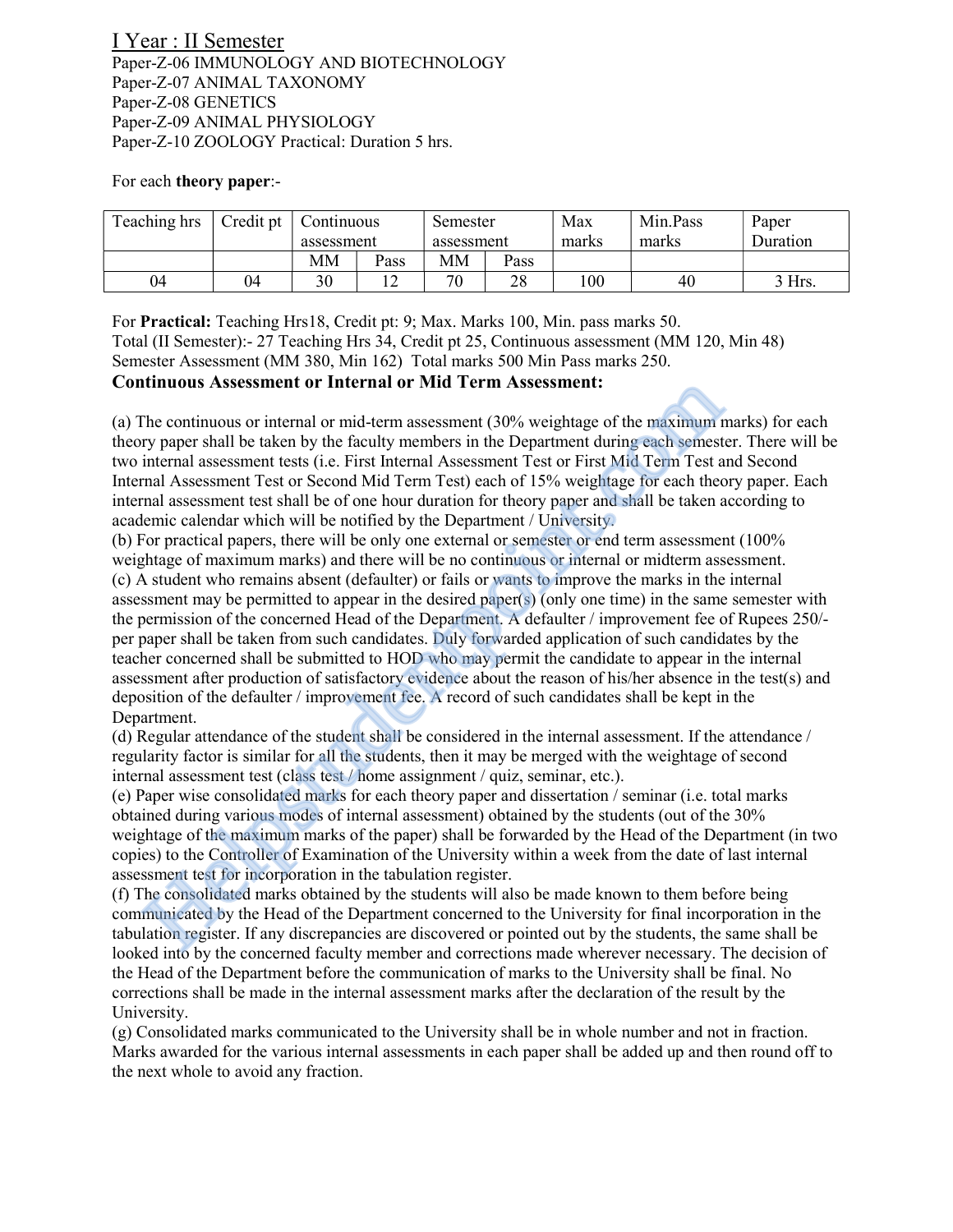#### SCHEME OF EXAMINATION (Semester Assessment)

 $\Delta$ Duration : 3 hours Max. Marks – 70

Note : The question paper will contain three sections as under  $-$ 

Section-A : One compulsory question with 10 parts, having 2 parts from each unit, short answer in 20 words for each part. Total marks : 10

Section-B : 10 questions, 2 questions from each unit, 5 questions to be attempted, taking one from each unit, answer approximately in 250 words. Total marks : 30

Section-C : 04 questions (question may have sub division) covering all units and one question from each unit, descriptive type, answer in about 500 words, 2 questions to be attempted. Total marks : 30

#### UNIT WISE DETAILED SYLLABUS Paper- Z-01 INVERTEBRATE: STRUCTURE AND FUNCTIONS UNIT I

1. Introduction: The concept of "Invertebrate" and "Vertebrate" animal groups, a study of the general body plan of invertebrates. Elementary idea of the animal diversity in marine, estuarine and fresh water environments.

2. Locomotory mechanisms: a) Amoeboid movements, ultra structure of cilia and flagella: ciliary and flagellar movements; molecular and physiological mechanisms involved in the three kinds of movements. b) Myonemes and muscle fibers in invertebrate structure and their role in locomotion. c) Locomotion in relation to hydrostatics, coelome, metamerism, arthropodization. d) An outline of flight mechanism in insects.

3. Feeding mechanisms: a) Amoeboid feeding. b) Ciliary feeding. c) Filter feeding. d) Parasitic mode of feeding. e) Feeding mechanisms in insect and echinoderms.

## UNIT - II

1. Respiration: a) Respiration in lower invertebrates (Protozoans to helminthes). b) Gills and Lophophores. c) Gills and lungs in Mollusca. d) Gills, trachea and lung like structures in Arthropods. c) Physiology of respiratory pigments in invertebrates.

2. Excretion: a study of structural and functional organization of excretory systems in various invertebrate groups and a survey of various excretory products met with in them.

3. Osmoregulation and ionic regulation: a survey of principal mechanisms in fresh water, marine and terrestrial forms.

## UNIT – III

1. Structural and functional organization of nervous systems and receptors: a) Plan of nervous systems in the Coelenterates, Platyhelminthes, Annelids, Arthropods, Molluscs and Echinoderms: structural and functional complexities of brain and ganglionic structures. b) Receptors : Structural and functional organization of the mechanoreceptors. chemoreceptors and photoreceptors. ocomotory mechanisms: a) Amoeboid movements, ultra structure of cilia and<br>ny shi diagellar movements; molecular and physiological mechanisms involvements<br>is of movements. b) Myonemes and musele fibers in invertebrate struc

2. Endocrine system: a surey of endocrinal structures and their hormones: role of neurosecretions and hormones in developmental events of insects and crustaceans.

3. Reproduction: a) Reproduction in Protozoa b) Reproduction in Porifera c) Reproduction in Metazoa : Sexual reproduction; Parthenogenesis. d) Reproduction in Metazoa : Asexual reproduction in Coelenterata and Polychaeta. e) Larval forms of invertebrates and their significance.

## UNIT - IV

1. Criteria for phylogenetic interrelationships between Invertebrate phyla.

2. Origin of Parazoa, Mesozoa and Metazoa. Origin or Radiata (Coelenterata and Ctenophora). Origin of Bilateria from Radiata (Importance of Planula larva and Ctenophores).

3. Phylogenetic significance of Rhynchocoela. Interrelationship of important Pesudocelomate groups, Rotifera. Gastrotricha, Kinorhynca, Nematomorpha and Entoprocta.

UNIT - V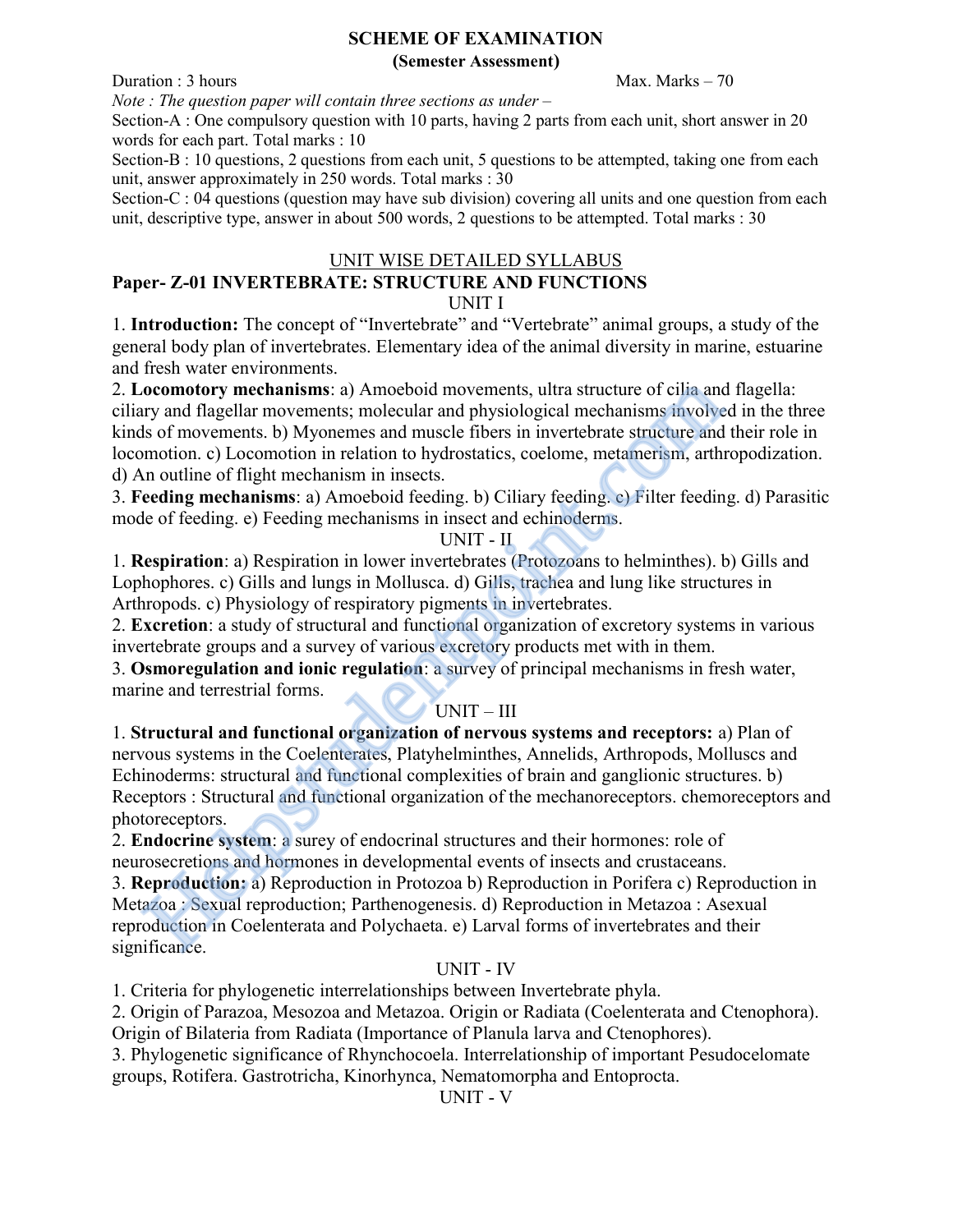1. Affinities and evolutionary significance of the unsegmented lesser protostome phyla (Priapulida, Echiuroidea and Sipunculida.

2. Phylogenetic relationships between the coelomate protostome phyla (Annelida,

Onychopohra. Arthropoda & Mollusca). Affinities and evolutionaiy significance of the Lophophorate coelomate phyla (Brachiopoda, Phoronida & Ectoprocta).

3. Affinities of the invertebrate deuterostome phyla (Chaetognatha, Echinodermata, Pogonophora & Hemichordata).

## Paper-Z-02 BIOCHEMISTRY

## UNIT I

1. Introduction: Basic chemical concepts: a study of the chemical bonds and functional groups.

2. Biocatalysts : Classification and nomenclature of the enzymes; nature of enzymes, enzyme specificity; factors affecting enzyme activity; enzymatic and non-enzymatic catalysts; coenzymes and their functions. Enzymes and prosthetic groups.

3. Energy considerations: Biological oxidation & reduction. Fundamental reactions of biological oxidation; redox potential and electron transport system.

## UNIT II

1. Carbohydrate – Classification, structure, general properties and functions of polysaccharides and complex carbohydrates; amino sugars, proteoglycans and glycoproteins.

2. Lipids – Classification, structure, properties and functions of fatty acids, essential fatty acids, fats, phospholipids, sphingolipids, cerebrocides, steroids, bile acids, prostaglandins, lipoamino acids, lipoproteins, proteolipids, phosphatidopeptides, lipopolysaccharides.

3. Nucleic acids – Classification, structure, properties and functions of nucleic acids. Primary, secondary and tertiary structure of nucleic acids, DNA forms and conformations, Denaturation of DNA.

## UNIT III

1. Proteins – Peptide synthesis: chemical and Merrifield synthesis. Primary (peptide conformation, N- and C- terminal, peptide cleavage), Secondary (α-helix, sheet, random coil, Ramachandran plot), Tertiary and Quaternary structures of proteins.

2. Vitamins – Classification, structure, properties and functions of vitamins.

3. Hormones – Classification, structure, properties and functions of Hormones.

## UNIT IV

1. Metabolic pathways of protein (General reactions of amino acid metabolism -

Transamination, decarboxylation, oxidative & non-oxidative deamination of amino acids.) 2. Metabolic pathways of carbohydrates (Glycolysis, various forms of fermentations in microorganisms, citric acid cycle, its function in energy generation and biosynthesis of energy rich bond, pentose phosphate pathway and its regulation. Gluconeogenesis, glycogenesis and glycogenolysis, glyoxylate and Gamma aminobutyrate shunt pathways, Cori cycle, Entner-Doudoroff pathway, glucuronate pathway. Metabolism of disaccharides.) ogical oxidation; redox potential and electron transport system.<br>
Carbohydrate – Classification, structure, general properties and functions of p<br>
complex carbohydrates; amino sugars, proteoglycans and glycoproteins.<br>
DMIT

3. Metabolic pathways of lipids (hydrolysis of tri-acylglycerols,  $\alpha$ -,  $\beta$ -,  $\omega$ - oxidation of fatty acids. Oxidation of odd numbered fatty acids – fate of propionate, role of carnitine, degradation of complex lipids. Fatty acid biosynthesis & Lipid biosynthesis) and nucleic acids (Biosynthesis and degradation of purine and pyrimidine nucleotides and its regulation).

UNIT V

1. Bioanalytical Techniques: Spectroscopy – Concepts of spectroscopy, Visible and UV spectroscopy, Laws of photometry. Beer-Lambert's law, Principles and applications of colorimetry.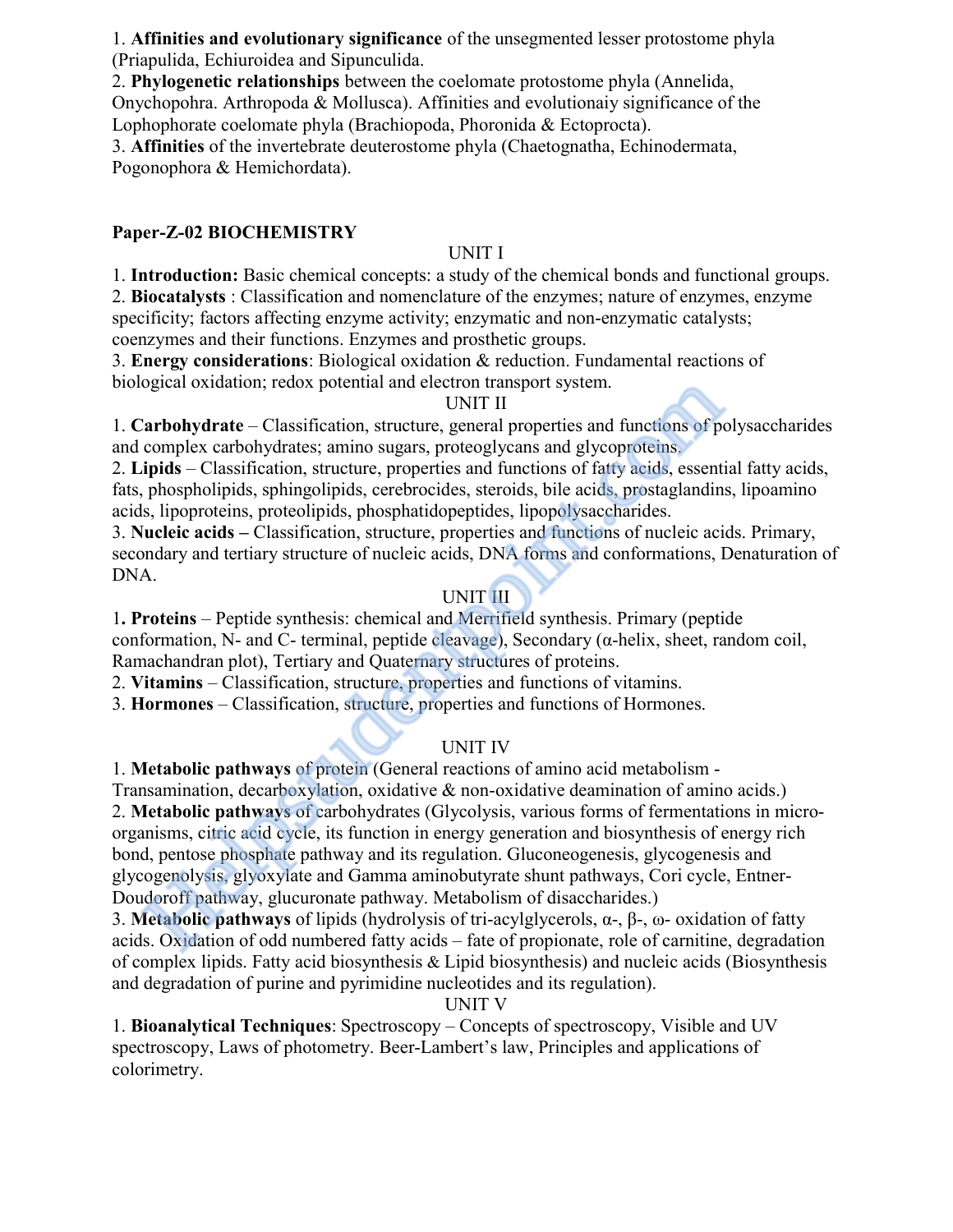2. Bioanalytical Techniques: Chromatography – Principles of partition chromatography, paper, thin layer, ion exchange and affinity chromatography, gel permeation chromatography, HPLC and FPLC. Electrophoretic techniques – Principles of electrophoretic separation: Continuous, zonal and capillary electrophoresis, different types of electrophoresis including paper, cellulose and gel. Electroporation, SDS-PAGE gel electrophoresis.

3. Bioanalytical Techniques: Centrifugation – Principles of centrifugation, concepts of RCF, different types of instruments and rotors, preparative, differential and density gradient centrifugation, analytical ultra-centrifugation, sub-cellular fractionation.

## Paper-Z-03 CELL BIOLOGY

## UNIT I

1. Microscopy: A general idea of properties of light, lenses and magnification power. An elementary knowledge about principles and functioning of microscopes: - light (dissecting and compound), interference, polarizing, fluorescence, phase contrast, UV and electron (SEM and TEM).

2. Cytological techniques: Centrifugation and ultracentrifugation, intravital and supravital staining, preparation of cell cultures, isolation and fractionation of cell.

3. The evolution of the Cell: - From molecules of the First Cell; From Prokaryotes to

Eukaryotes; From Single Cell to multi-cellular Organisms.

## UNIT II

1. Plasma membrane and intracellular compartments: Structure and functions of membrane, Endocytosis and exocytosis; principles of membrane transport, carrier proteins, ion channels. 2. Structure and functions of endoplasmic reticulum. Signal recognition particles, ER signal peptides; signal transduction. mp, preparation or ear cuttures, isotation and ractionatom or en.<br>The evolution of the Cell: - From molecules of the First Cell; From Prokaryote<br>aryotes; From Single Cell to multi-cellular Organisms.<br>
UNIT II<br>
UNIT II<br>
UNI

3. Vesicular traffic organelles: Structure and functions of Golgi complex and lysosomes, transport from Golgi bodies to lysosomes.

## UNIT III

1. Structure and functions of microbodies, glyoxysomes, peroxysomes, and spherosomes. Structure and functions of ribosomes.

2. Energy transducer organelles: Structure, functions and evolution of mitochondria and plastids; their role as energy transducers.

3. Structure of cilia, flagella, vacuoles and cytoskeleton – Microtubules, Actins filaments.

## UNIT IV

1. Nucleus: Structure of interphase nucleus, pore complex, nucleoplasm and nucleolus.

2. Chromosomes: Chromatin organization in dividing and non-dividing cells, structure of chromosomes, solenoid model, importance of C-value paradox, centromere and telomere,

3. Karyotype banding techniques, FISH, GISH, Mc FISH, cytometry ; giant and mini chromosomes.

## UNIT V

1. Cell cycle and mitosis: Stages of cell cycle (G1, S, G2 and M stage), centriole cycle,

2. Mechanism of mitosis, anaphasic movements. Mechanism of meiosis, nondisjunction.

3. Regulation of cell division and abnormalities: Genetic regulation of cell cycle, check points,

cyclins, MPF, chalones, mitotic poisons; molecular origin of cancer; apoptosis.

## Paper-Z-04 EVOLUTION AND BIOSTATISTICS

UNIT – I

1. Concepts of evolution and theories of organic evolution, Geological time – scale.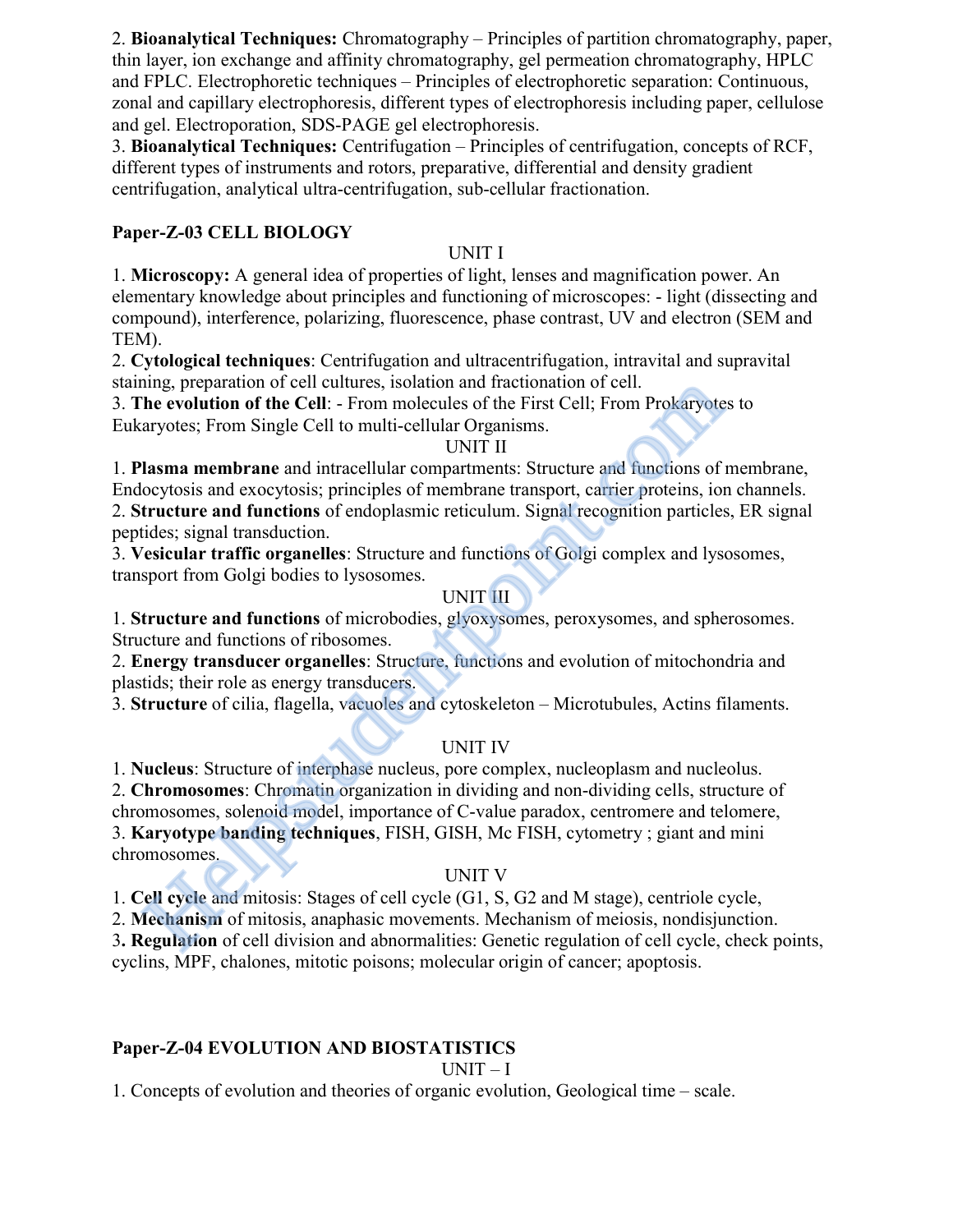2. Lamarckism and Darwinism, New concepts regarding Lamarckism & Darwinism.

 3. Hardy-Weinberg law of genetic equilibrium. A detailed account of destabilizing forces: (i) Natural selection (ii) Mutation (iii) Isolation and its role in species formation (iv) Genetic drift (v) Migration (vi) Meiotic drive.

## $UNIT - II$

1. Molecular population genetics, Patterns of change in nucleotide and amino acid sequences, Ecological significance of molecular variations, Emergence of Non-Darwinism Hypothesis. 2. Genetics of quantitative traits in populations, Genotype-environment interactions, Inbreeding depression and heterosis, Molecular analysis of quantitative traits, phenotypic plasticity 3. Genetics of speciation. Phylogenetic and biological concept of species, Patterns and mechanisms of reproductive isolation, Models of speciation (Allopatric, sympatric, parapatric).

### $UNIT - III$

1. Molecular Evolution: Gene Evolution, Evolution of gene families, Molecular drive, Assessment of molecular variation. Origin of higher categories: Micro-and Macro-evolution

2. Characteristic of evolution Extinction, replacement, irreversibility of specialization etc.

3. Adaptation diversity & nature of adaptation: adaptive radiations, occupation of new environments & niches, mimicry and coloration.

## UNIT – IV

1. Biostatistics Objective & significance: important terms & symbols, graphs (bar diagrams, histograms, frequency polygons, line diagrams)

2. Frequency distributions & centering constants (Mean Median and Mode).

3. Measures of variation (standard deviation, variance, standard error of the Mean). Sampling variation of proportions, Significance of difference in proportions

## UNIT - V

1. Chi-square test. Rates and ratios

2. Correlation and regression. Analysis of Variance (ANOVA)

3. Probability distributions: Binomial, Poissans and normal.

I Year : II Semester Paper-Z-06 IMMUNOLOGY AND BIOTECHNOLOGY Paper-Z-07 ANIMAL TAXONOMY Paper-Z-08 GENETICS Paper-Z-09 ANIMAL PHYSIOLOGY ronments & niches, mimicry and coloration.<br>
UNIT – IV<br>
iostatistics Objective & significance: important terms & symbols, graphs (bar<br>
requency polygons, line diagrams)<br>
requency of stration (standard deviation, variance, s

## Paper-Z-06 IMMUNOLOGY AND BIOTECHNOLOGY

UNIT - I

1. Innate and Acquired Immunity; phylogeny and ontogeny of Immune system,

2. Organiaztion and structure of lymphoid organs, cells of the immune system and their differentiation.

3. Nature of Immune responses, Nature of antigens and superantigens, factors influencing Immunogenicity, epitopes and haptens.

## UNIT - II

1. Structure and functions of Antibodies, Antigen-Antibody interactions in vitro and in vivo, complement system, Major histocompatibility complex in mouse and HLA system in humans.

2. Organization and expression of Ig genes. T-cell and B-cell generation, activation and differentiation. Cytokines, cell mediated effector functions.

3. Immunological tolerance and Anti-immunity; Hyper sensitivity and immune responses to infection agents especially intracellular parasites.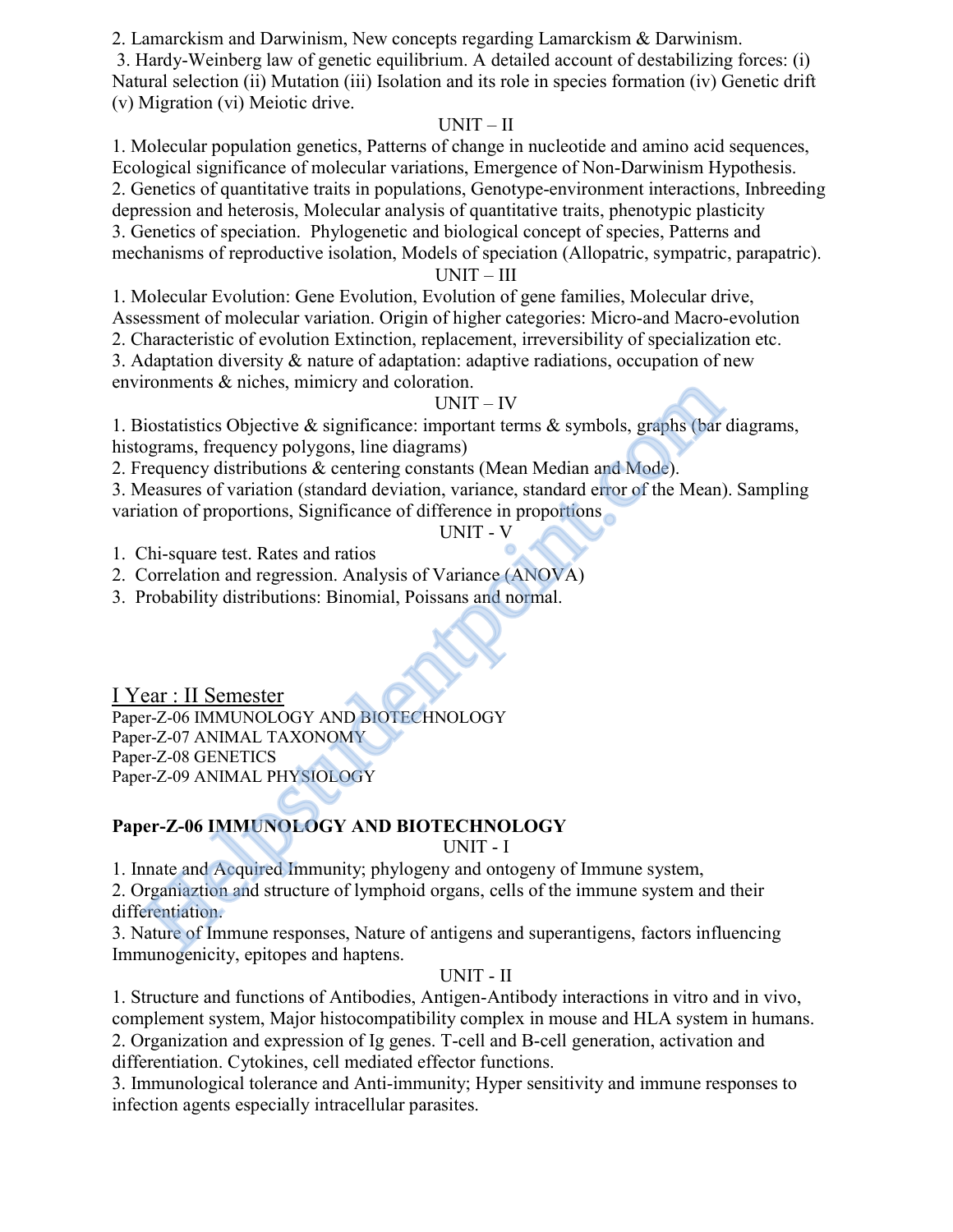#### UNIT – III

1. Basics: Definition, Biotechnology – an Interdisciplinary science. It's brief history, scope, significance, and limitations.

2. Genetic engineering, culture media, culture methods, restriction enzymes, cloning vectors, cell fusion, somatic hybridisation.

3. Recombinant DNA technology: Isolation of genetic materials gel-electrophoresis,

amplification by PCR, insertion of r-DNA in host. Bioreactors and downstream processing.

#### UNIT IV

1. Animal tissue culture: Introduction, Primary culture, cell lines and cloning. Tissue and Organ Culture, IVF, embryo- transfers.

2. Brief discussion on the chemical, Physical and metabolic functions of different constituents of culture medium. Basic techniques of mammalian cell cultures in – vitro. Microcarrier culture, cell Synchronization and cell culture.

3. Application of animal cell culture. Hybridoma technology and monoclonal antibodies.

 $UNIT - V$ 

1. Biotechnology in Industry: Food, dairy, beverages, etc.

2. Biotechnology in agriculture: BT cotton, pest resistant and virus resistant plants.

3. Biotechnology in medicine: Humulin production, gene therapy, molecular diagnosis (DNA

fingerprinting, ELISA), transgenic animals; liposomes (spheroplasts) in biomedical science.

## Paper-Z-07 ANIMAL TAXONOMY

### UNIT - I

1. Introduction to the science of taxonomy; stages in Taxonomy, importance of taxonomy.

2. Rules of nomenclature. Linnaean hierarchy.

3. Principles of classification: theories of biological classification & their history.

#### UNIT - II

1. Concept of species; typological, nominalistic, biological, evolutionary and recognition species concepts. Concepts of superspecies and subspecies.

2. The species category; the polytypic species; population systematic intraspecific categories.

3. Methods of classification: taxonomic collection & the processes of identification.

#### UNIT - III

1. Taxonomic characters; types and use of taxonomic characters; concept of key characters, types of variations (qualitative and quantitative) within a single population,

2. Methods of arriving on taxonomic decisions at species level; preparation and use of taxonomic keys.

3. Newer trends in taxonomy: Cytotaxonomy - importance of cytology and genetics in taxonomy. Sonotaxonomy - importance of sound, call and sonogram in taxonomy. Molecular taxonomy – importance of macromolecular composition in taxonomy. iotechnology in agreduture: B tottom, pear resistant and virus resistant panars<br>iotechnology in medicine: Humulin production, gene therapy, molecular diagrementing, ELISA), transgenic animals; liposomes (spheroplasts) in b

## UNIT – IV

1. Classification of Invertebrates with salient characteristics and examples of each group.

## UNIT – V

1. Classification of Vertebrates with salient characteristics and examples of each group.

## Paper-Z-08 GENETICS

## UNIT-I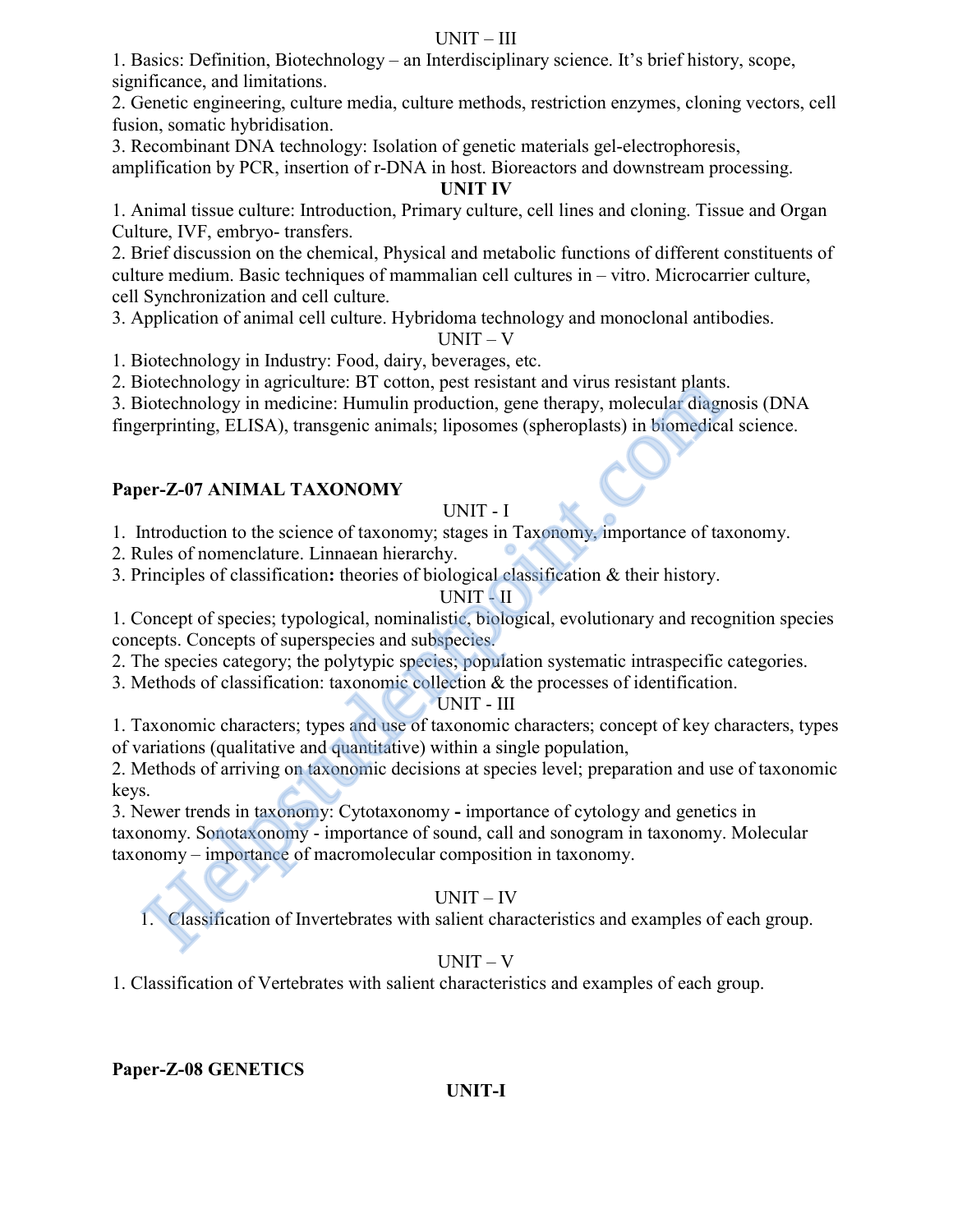1. Basics: Definitions of heredity, variation, gene, allele, autosomes, allosomes, haploid, diploid.

2. Homologous chromosomes, locus, homozygos, heterozygos, hemizygos, dominant, recessive, phenotype, genotype, filial generations.

3. Types of cross: monohybrid, dihybrid, test cross, back cross, reciprocal cross, probable gamete formation for cross, use of symbols.

## UNIT-II

1. Laws of heredity and their variations: Works of Mendel and Morgan.

2. Incomplete dominance, multiple allele, pleotropy, genetic interactions.

3. Linkage and crossing over: Mechanism of crossing over, linkage groups, linkage maps;

acessory genetic elements ( plasmids, transposons and reteroelements).

### UNIT-III

1. Genetics of sex: Sex linkage, sex influenced and sex limited traits, sex determination, effects of environment on sex determination.

2. Human genetics: Abnormalities in chromosome structure and number,

3. Inborne errors of metabolism, eugenics, euphenics and euthenics, genetic counselling.

## UNIT-IV

1. Molecular basis of inheritance. DNA: Structure and types of DNA; DNA as a genetic material, gene structure,

2. Replication of DNA, enzymes and accessory proteins involved in DNA replication,DNA damage and repair, gene mutation and its molecular mechanism.

3. RNA: Structure and types of RNA (r-RNA, m-RNA, t-RNA, Hn-RNA, Sn-RNA, antisense-RNA); types of RNA polymerase, transcription, step initiation, chain elongation and termination; post transcriptional modification, cap and tail formation, RNA splicing. Motecular basis of mineritance. DINA: Structure and types of DINA; DINA as a good exertainty experiment of DNA, enzymes and accessory proteins involved in DNA repliced<br>ange and repair, gene mutation and its molecular mecha

### UNIT-V

1. Translation: Mechanism of prokaryotic and eukaryotic translation, protein folding; role of chaperons.

2. Gene regulation: Gene regulation in Prokaryota, positive and negative regulation- Lac operon, tryptophan operon; gene regulatory proteins (motifs); gene regulation in Eukaryota.

3. Applied Molecular Biology: RNA interference, molecular mechanism of antisense molecules, ribozymes, molecular mapping- RFLP analysis and its application in forensic, disease diagnosis and generic counselling.

## Paper-Z-09 ANIMAL PHYSIOLOGY

## UNIT I

- 1. Digestion and Absorption of food in gastrointestinal tract.
- 2. Regulation of gastrointestinal processes.
- 3. Obesity and Starvation.
- 4. Common disorders of digestive tract.

#### UNIT II

- 1. Physiology and regulation of respiration.
- 2. Homeostasis, prevention of blood loss.
- 3. Cardiac cycle.
- 4. Blood pressure and common cardiovascular diseases.

## UNIT III

- 1. Structure and mechanism of Kidney function.
- 2. Ionic and Osmotic balance.
- 3. Osmoregulation in aquatic and terrestrial environments.
- 4. Homeostasis.

## UNIT IV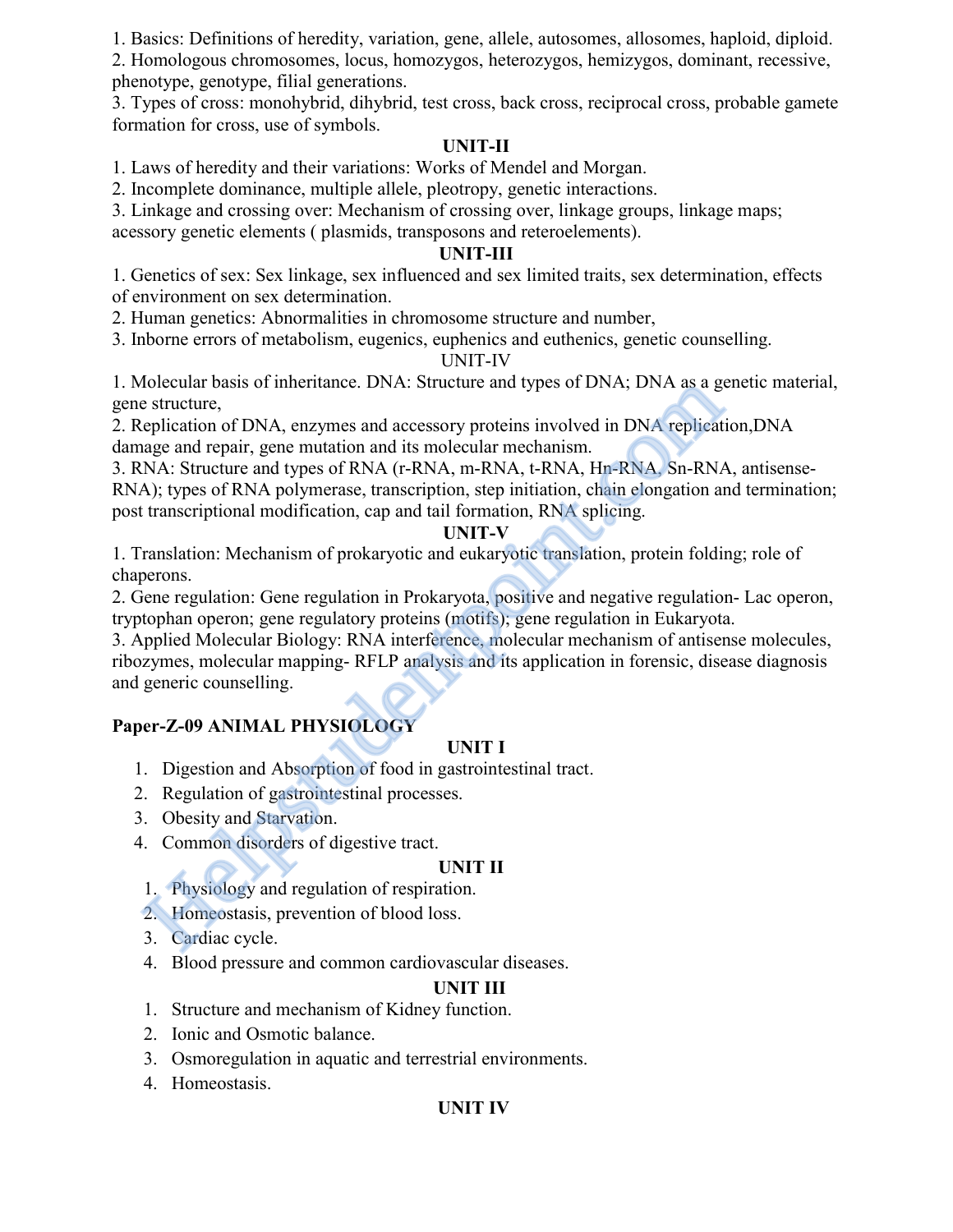- 1. Structure and function of muscle fibers in vertebrates.
- 2. Molecular theory of contraction.
- 3. Muscle fatigue
- 4. Skeletal muscle disorder- Tetany, Cramps, Muscular dystrophy.

#### UNIT V

- 1. Electrochemical potential and membrane excitation.
- 2. Impulse conduction via myelinated , non-myelinated fibres and synaptic junctions.
- 3. Neurotransmitters and Neuromodulators.
- 4. Sense organs: eye and ear.

## M.Sc. ZOOLOGY I Semester

Paper-Z-05: Practical Work Based on Paper Z-01 to Z-04 (Total No. of laboratory hrs. 240) 1. Invertebrates : I. Identification, classification & study of distinguishing features of important representatives (Protozoa to Hemichordata).

II. Study of permanent prepared slides (Protozoa to Hemichordata).

III. Anatomy\*: 1. Reproductive, excretory, nervous & heamocoelomic systems of leech. 2. Nervous system and general anatomy: Patella, lamellidens, Mytilus and Aplysia. 3. General Anatomy, reproductive and nervous system of Cockroach, Grasshopper.

IV. Permanent preparations\* and their study: 1. Preparation of cultures of Amoeba,

Paramaecium and Euglena.Study of these protozoans using vital dyes. 2. Permanent preparations of Amoeba. Paramaecium and Euglena from cultures, vorticella from the pond water; flagellates from the gut of white ant; Rectal ciliates, Trypansomes in the blood of house rat; lifecycle stages of Monocystis from the seminal vesicle of earthworm. 3. Permanent preparations through various parts of Animals mentioned in III (i-iv) anatomy section and study of the structure. 4. Permanent preparations of different materials provided for study using microtome.

V. Biochemistry: 1. Identification of protein, carbohydrates and Lipid in various tissues. 2. Identification of different kinds of mono, di and poly saccharides in biological and chemical materials. 3. Quantitative estimation of the following by spectrophotometric / semiautoanalyser method in various tissues. (a) Carbohydrates: Glycogen and glucose. (b) Proteins:Total proteins. (c) Lipid: Phospholipids and cholesterol. (d) Nucleic acids: DNA and RNA. (e) Enzymes: Acid and alkaline phosphatase. 4. Paper chromatography and Thin Layer Chromatography: Unidimensional chromatography using amino acids from purified samples and biological materials. 5. Study of digestive enzymes in different parts of alimentary canal.

VI. Cell biology: 1. Squash & smear preparations of testis of cockroach / grasshopper : Acetocarmine & Feulgen staining of these preparations. 2. Study of mitosis in onion root tip and mammalian bone marrow cells. 3. Study of giant chromosomes in the salivary gland of Chironomus larva or Drosophila larva. 4. Vital and supra-vital staining (with neutral red and Janus Green B) of cells of the testis of an insect or mammal to study the mitochondria. 5. Chromosome counts in cells of the testis of an insect or mammal or cells of the bone marrow of a mammal, micrometry and image analysis. 6. Study of prepared microscopic slides of various cell types, mitosis, meiosis and giant Chromosomes. Anatomy\*: 1. Reproductive, excretory, nervous & heamocoelomic systems of<br>vous system and general anatomy: Patella, lamellidens, Mytilus and Aplysia. 3<br>homy, reproductive and nervous system of Cockroach, Grasshopper.<br>Perman

VII. Biostatistics: 1. Preparation of frequency tables and graphs (Computer based exercise). 2. Calculation of standard deviation, variance and standard error of the mean. 3. Correlation and rank of correlation. 4. Calculation of probability & significance between mean using t-test. 5. Calculation of significance using Chi-square test. 6. Plotting the slope of a line on a graph: calculations of the slope of a line, coefficient and regression. 7. Preparation of histogram, bar diagram and line graph preferably using computer

VIII. Field Trip: 1. Study of animals in their natural habitats.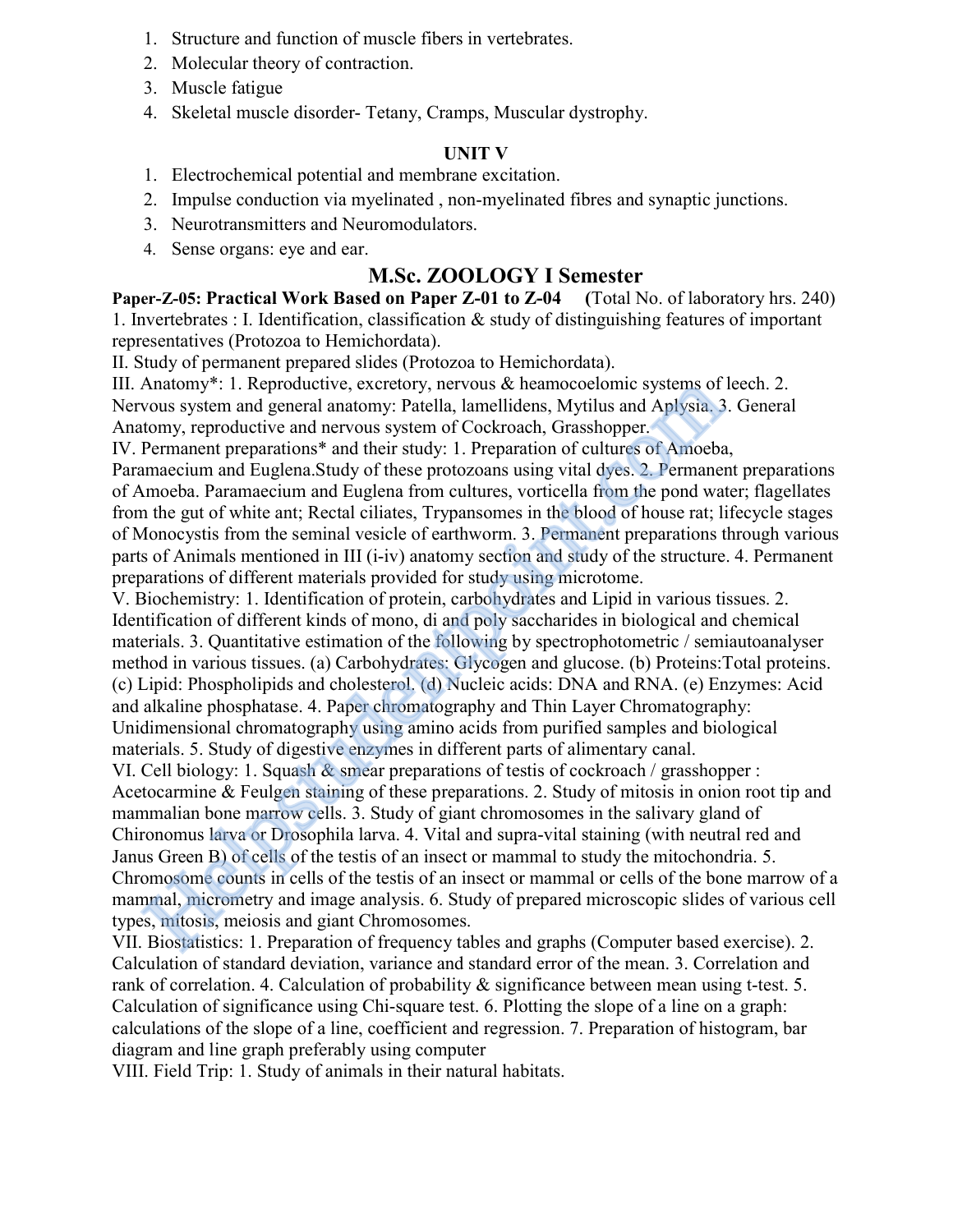\*Note: Use of animal for dissection and practical work is subject to the conditions that there are not banned under the wildlife protections act.

# M.Sc. ZOOLOGY I Semester

Scheme of Practical Examination and Distribution of Mark

Max. Marks: 100 Duration - 5 hrs.

| (a) Exercise in Cell Biology                                                                 | 05 Marks  |
|----------------------------------------------------------------------------------------------|-----------|
| (b) Exercise in statistical methods                                                          | 07Marks   |
| (c) Identification & comments on spots $(10x3)$                                              | 30 Marks  |
| (d) Invertebrate major dissection / demonstration                                            | 08 Marks  |
| (e) Invertebrate minor dissection / demonstration                                            | 05 Marks  |
| (f) Permanent preparation                                                                    | 05 Marks  |
| (g) Exercise in Biochemistry                                                                 | 05 Marks  |
| (h) Seminar                                                                                  | 10Marks   |
| (i) Viva-voce                                                                                | 10 Marks  |
| (j) Class record                                                                             | 10 Marks  |
| (k) Report on field trip                                                                     | 05 Marks  |
| Total                                                                                        | 100 Marks |
|                                                                                              |           |
| <b>M.Sc. ZOOLOGY II Semester</b>                                                             |           |
| Z 10: Practical Work Based on Paper Z-05 to Z-09 (Total No. of laboratory hrs. 24            |           |
| I. Biotechnology/Immunology                                                                  |           |
| 1. To determine the ABO blood groups by slide agglutination.                                 |           |
| 2. To conduct/demonstrate ELIZA Test                                                         |           |
| 3. Demonstration of Immunological tests WIDAL, VDRL, Pregnancy.                              |           |
| 4. To conduct Radio Immuno-diffusion.                                                        |           |
| <b>II. Invertebrate Taxonomy</b>                                                             |           |
| 1. Identification of Invertebrates using taxonomic keys.                                     |           |
| <b>III.</b> Genetics:                                                                        |           |
| 1. Culture and identification of male and female <i>Drosophila</i> through prepared culture. |           |
| 2. Identification of wild and mutant forms of Drosophila.                                    |           |
| 3. Problems based on Mendelism and gene interaction.                                         |           |
| 4. Identification of blood groups in man.                                                    |           |
| 5. Demonstration of sex chromatin (Barr Bodies).                                             |           |
| <b>IV.</b> Animal physiology                                                                 |           |
| 1. Determination of osmotic potential by tissue weight method.                               |           |
| 2. Study of ECG, Heart beat and Blood pressure.                                              |           |
| 3 Determination of hemoglobin in blood sample by haemoglobinometric/ Photometric             |           |
| (preferably).                                                                                |           |
| 4. Demonstration of the following in blood; Clotting time (CT), Bleeding time (BT), e        |           |
| sedimentation rate (ESR), haemolysis and crenation, differential count of leucocytes.        |           |
| 5. Determination of blood uses and blood sugar value                                         |           |

# M.Sc. ZOOLOGY II Semester

## Z 10: Practical Work Based on Paper Z-05 to Z-09 (Total No. of laboratory hrs. 240)

## I. Biotechnology/Immunology

- 1. To determine the ABO blood groups by slide agglutination.
- 2. To conduct/demonstrate ELIZA Test
- 3. Demonstration of Immunological tests WIDAL, VDRL, Pregnancy.
- 4. To conduct Radio Immuno-diffusion.

## II. Invertebrate Taxonomy

## III. Genetics:

- 1. Culture and identification of male and female Drosophila through prepared culture.
- 2. Identification of wild and mutant forms of Drosophila.
- 3. Problems based on Mendelism and gene interaction.
- 4. Identification of blood groups in man.
- 5. Demonstration of sex chromatin (Barr Bodies).

## IV. Animal physiology

- 1. Determination of osmotic potential by tissue weight method.
- 2. Study of ECG, Heart beat and Blood pressure.

4. Demonstration of the following in blood; Clotting time (CT), Bleeding time (BT), erythrocyte sedimentation rate (ESR), haemolysis and crenation, differential count of leucocytes.

- 5. Determination of blood urea and blood sugar value.
- 6. Determination of peroxide activity.
- 7. To carryout differential leukocyte count in human blood sample.
- 8. Blood film preparation and identification of cells.
- 9. To conduct serum preparation.

10. Separation of amino acids by Paper chromatography / Thin Layer Chromatography and calculating Rf value.

## Scheme of Practical Examination & Distribution of Mark